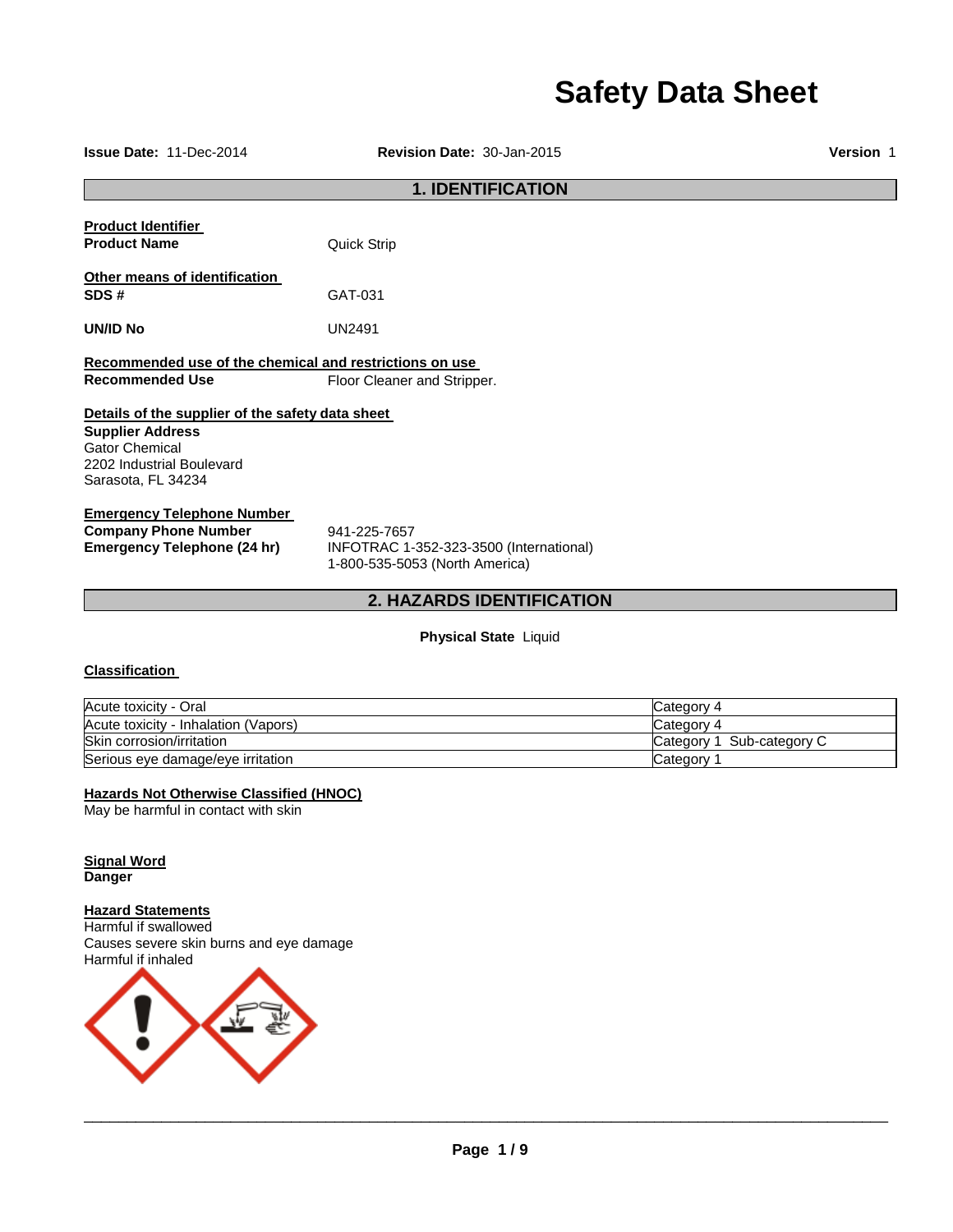#### **Precautionary Statements - Prevention**

Avoid breathing dust/fume/gas/mist/vapors/spray Wash face, hands and any exposed skin thoroughly after handling Wear protective gloves/protective clothing/eye protection/face protection Use only outdoors or in a well-ventilated area

#### **Precautionary Statements - Response**

Immediately call a poison center or doctor/physician IF IN EYES: Rinse cautiously with water for several minutes. Remove contact lenses, if present and easy to do. Continue rinsing Immediately call a poison center or doctor/physician IF ON SKIN (or hair): Remove/Take off immediately all contaminated clothing. Rinse skin with water/shower Wash contaminated clothing before reuse IF INHALED: Remove victim to fresh air and keep at rest in a position comfortable for breathing Immediately call a poison center or doctor/physician IF SWALLOWED: Call a POISON CENTER or doctor/physician if you feel unwell Rinse mouth Do not induce vomiting

\_\_\_\_\_\_\_\_\_\_\_\_\_\_\_\_\_\_\_\_\_\_\_\_\_\_\_\_\_\_\_\_\_\_\_\_\_\_\_\_\_\_\_\_\_\_\_\_\_\_\_\_\_\_\_\_\_\_\_\_\_\_\_\_\_\_\_\_\_\_\_\_\_\_\_\_\_\_\_\_\_\_\_\_\_\_\_\_\_\_\_\_\_

#### **Precautionary Statements - Storage**

Store in a well-ventilated place. Keep container tightly closed Store locked up

#### **Precautionary Statements - Disposal**

Dispose of contents/container to an approved waste disposal plant

# **3. COMPOSITION/INFORMATION ON INGREDIENTS**

| <b>Chemical Name</b>                    | CAS No        | Weight-%      |
|-----------------------------------------|---------------|---------------|
| Ethvlene<br>I Monobutvl Ether<br>Givcol | $111 - 76 -$  | 20-30         |
| Monoethanolamine                        | l-43-5<br>.11 | . U-1<br>ں וי |

\*\*If Chemical Name/CAS No is "proprietary" and/or Weight-% is listed as a range, the specific chemical identity and/or percentage of composition has been withheld as a trade secret.\*\*

### **4. FIRST-AID MEASURES**

#### **First Aid Measures**

| <b>General Advice</b> | Provide this SDS to medical personnel for treatment.                                                                                                                          |  |  |
|-----------------------|-------------------------------------------------------------------------------------------------------------------------------------------------------------------------------|--|--|
| <b>Eye Contact</b>    | Rinse cautiously with water for several minutes. Remove contact lenses, if present and<br>easy to do. Continue rinsing. Immediately call a poison center or doctor/physician. |  |  |
| <b>Skin Contact</b>   | Remove/Take off immediately all contaminated clothing. Rinse skin with water/shower.<br>Wash contaminated clothing before reuse.                                              |  |  |
| Inhalation            | Remove victim to fresh air and keep at rest in a position comfortable for breathing.<br>Immediately call a poison center or doctor/physician.                                 |  |  |
| Ingestion             | IF SWALLOWED: call a poison control center or physician immediately. Rinse mouth. Do<br>not induce vomiting.                                                                  |  |  |

#### **Most important symptoms and effects**

| <b>Symptoms</b> | Harmful if swallowed. Causes severe skin burns and eye damage. May be harmful in |
|-----------------|----------------------------------------------------------------------------------|
|                 | contact with skin. Harmful if inhaled.                                           |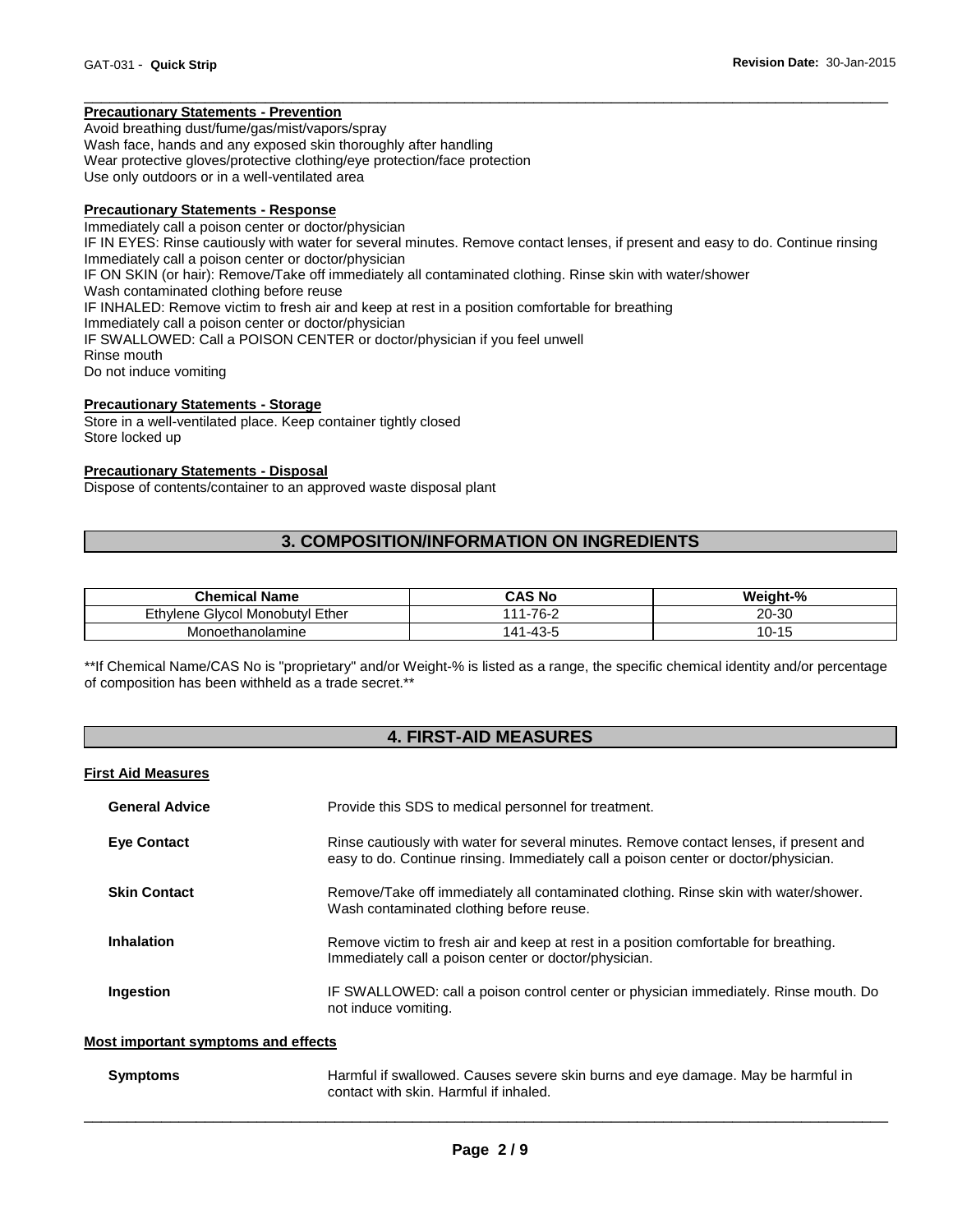#### **Indication of any immediate medical attention and special treatment needed**

**Notes to Physician**  Treat symptomatically.

#### **5. FIRE-FIGHTING MEASURES**

\_\_\_\_\_\_\_\_\_\_\_\_\_\_\_\_\_\_\_\_\_\_\_\_\_\_\_\_\_\_\_\_\_\_\_\_\_\_\_\_\_\_\_\_\_\_\_\_\_\_\_\_\_\_\_\_\_\_\_\_\_\_\_\_\_\_\_\_\_\_\_\_\_\_\_\_\_\_\_\_\_\_\_\_\_\_\_\_\_\_\_\_\_

#### **Suitable Extinguishing Media**

Use extinguishing measures that are appropriate to local circumstances and the surrounding environment.

**Unsuitable Extinguishing Media** Not determined.

#### **Specific Hazards Arising from the Chemical**

Not determined.

#### **Protective equipment and precautions for firefighters**

As in any fire, wear self-contained breathing apparatus pressure-demand, MSHA/NIOSH (approved or equivalent) and full protective gear.

#### **6. ACCIDENTAL RELEASE MEASURES**

#### **Personal precautions, protective equipment and emergency procedures**

**Personal Precautions Use personal protective equipment as required.** 

#### **Methods and material for containment and cleaning up**

| <b>Methods for Containment</b> | Prevent further leakage or spillage if safe to do so. |  |
|--------------------------------|-------------------------------------------------------|--|
| <b>Methods for Clean-Up</b>    | Keep in suitable, closed containers for disposal.     |  |

#### **7. HANDLING AND STORAGE**

#### **Precautions for safe handling**

**Advice on Safe Handling** Avoid breathing dust/fume/gas/mist/vapors/spray. Wash face, hands, and any exposed skin thoroughly after handling. Wear protective gloves/protective clothing and eye/face protection. Use only outdoors or in a well-ventilated area.

#### **Conditions for safe storage, including any incompatibilities**

**Storage Conditions** Keep container tightly closed and store in a cool, dry and well-ventilated place. Store locked up.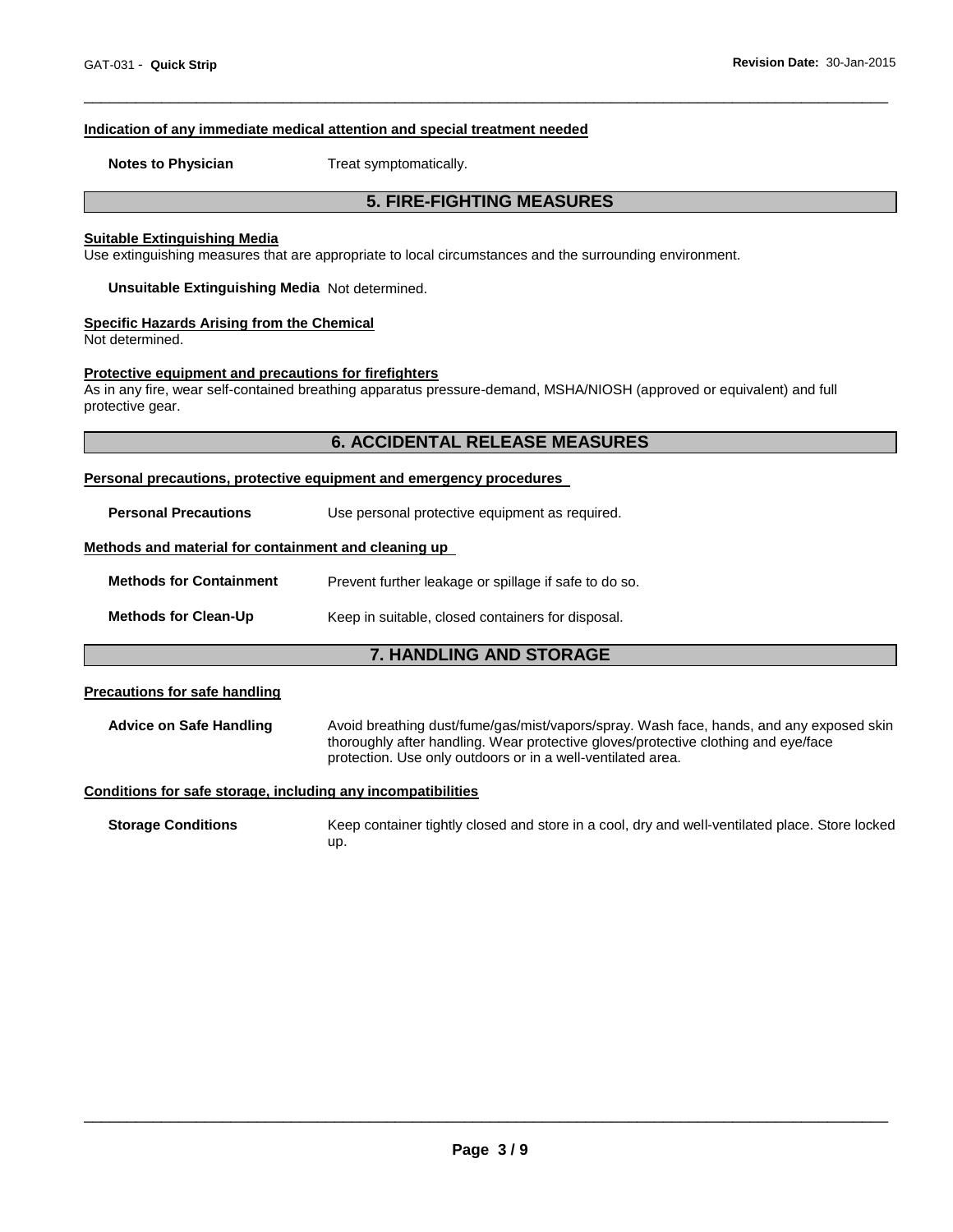**Incompatible Materials None known based on information supplied.** 

\_\_\_\_\_\_\_\_\_\_\_\_\_\_\_\_\_\_\_\_\_\_\_\_\_\_\_\_\_\_\_\_\_\_\_\_\_\_\_\_\_\_\_\_\_\_\_\_\_\_\_\_\_\_\_\_\_\_\_\_\_\_\_\_\_\_\_\_\_\_\_\_\_\_\_\_\_\_\_\_\_\_\_\_\_\_\_\_\_\_\_\_\_

#### **8. EXPOSURE CONTROLS/PERSONAL PROTECTION**

#### **Exposure Guidelines**

| <b>Chemical Name</b>            | <b>ACGIH TLV</b> | <b>OSHA PEL</b>                      | <b>NIOSH IDLH</b>         |
|---------------------------------|------------------|--------------------------------------|---------------------------|
| Ethylene Glycol Monobutyl Ether | TWA: 20 ppm      | TWA: 50 ppm                          | IDLH: 700 ppm             |
| 111-76-2                        |                  | TWA: 240 mg/m $3$                    | TWA: 5 ppm                |
|                                 |                  | (vacated) TWA: 25 ppm                | TWA: 24 mg/m <sup>3</sup> |
|                                 |                  | (vacated) TWA: 120 mg/m <sup>3</sup> |                           |
|                                 |                  | (vacated) S*                         |                           |
|                                 |                  |                                      |                           |
| Monoethanolamine                | STEL: 6 ppm      | TWA: 3 ppm                           | IDLH: 30 ppm              |
| 141-43-5                        | TWA: 3 ppm       | TWA: 6 $mq/m3$                       | TWA: 3 ppm                |
|                                 |                  | (vacated) TWA: 3 ppm                 | TWA: $8 \text{ mg/m}^3$   |
|                                 |                  | (vacated) TWA: $8 \text{ mg/m}^3$    | STEL: 6 ppm               |
|                                 |                  | (vacated) STEL: 6 ppm                | STEL: $15 \text{ mg/m}^3$ |
|                                 |                  | (vacated) STEL: 15 mg/m ${}^{3}$     |                           |

#### **Appropriate engineering controls**

| <b>Engineering Controls</b> | Showers              |
|-----------------------------|----------------------|
|                             | Eyewash stations     |
|                             | Ventilation systems. |

#### **Individual protection measures, such as personal protective equipment**

- **Eye/Face Protection** Avoid contact with eyes.
- **Skin and Body Protection** Wear suitable protective clothing.
- **Respiratory Protection** Ensure adequate ventilation, especially in confined areas.

**General Hygiene Considerations** Handle in accordance with good industrial hygiene and safety practice.

# **9. PHYSICAL AND CHEMICAL PROPERTIES**

# **Information on basic physical and chemical properties**

| <b>Physical State</b>               | Liquid         |
|-------------------------------------|----------------|
| Appearance                          | Not determined |
| Color                               | Not determined |
| <b>Property</b>                     | Values         |
| pH                                  | $10 - 11$      |
| <b>Melting Point/Freezing Point</b> | Not determined |
| <b>Boiling Point/Boiling Range</b>  | Not determined |
| <b>Flash Point</b>                  | Not determined |
|                                     |                |

**Appearance** Not determined **Odor** Not determined **Color Threshold Color Threshold Remarks • Method**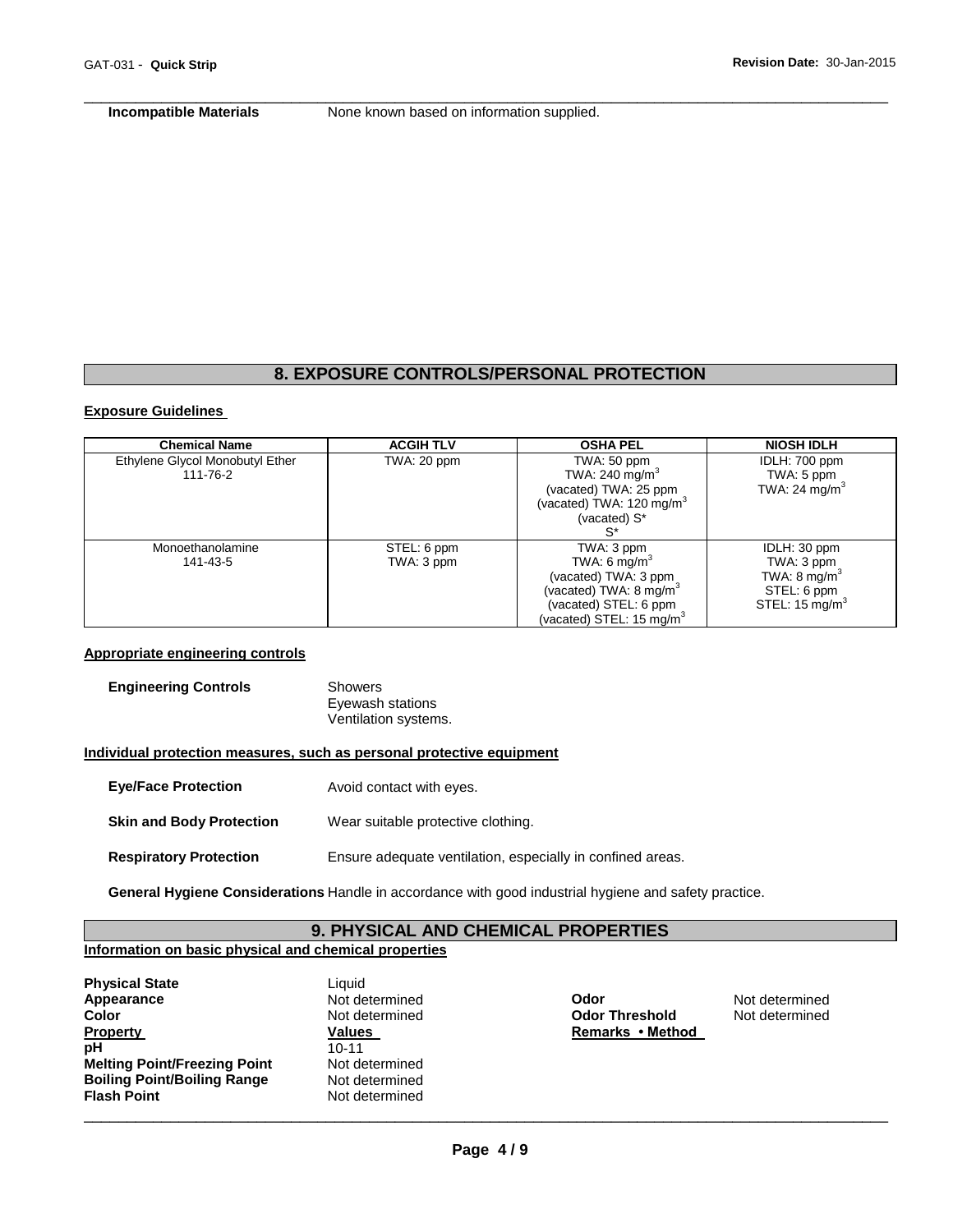| <b>Evaporation Rate</b>             | Not determined |  |
|-------------------------------------|----------------|--|
| <b>Flammability (Solid, Gas)</b>    | Not determined |  |
| <b>Upper Flammability Limits</b>    | Not determined |  |
| <b>Lower Flammability Limit</b>     | Not determined |  |
| <b>Vapor Pressure</b>               | Not determined |  |
| <b>Vapor Density</b>                | Not determined |  |
| <b>Specific Gravity</b>             | Not determined |  |
| <b>Water Solubility</b>             | Not determined |  |
| Solubility in other solvents        | Not determined |  |
| <b>Partition Coefficient</b>        | Not determined |  |
| <b>Auto-ignition Temperature</b>    | Not determined |  |
| <b>Decomposition Temperature</b>    | Not determined |  |
| <b>Kinematic Viscosity</b>          | Not determined |  |
| <b>Dynamic Viscosity</b>            | Not determined |  |
| <b>Explosive Properties</b>         | Not determined |  |
| <b>Oxidizing Properties</b>         | Not determined |  |
| <b>10. STABILITY AND REACTIVITY</b> |                |  |

#### **Reactivity**

Not reactive under normal conditions.

#### **Chemical Stability**

Stable under recommended storage conditions.

#### **Possibility of Hazardous Reactions**

None under normal processing.

# **Conditions to Avoid**

Keep out of reach of children.

#### **Incompatible Materials**

None known based on information supplied.

#### **Hazardous Decomposition Products**

None known based on information supplied.

# **11. TOXICOLOGICAL INFORMATION**

#### **Information on likely routes of exposure**

| <b>Product Information</b> |                                                                |
|----------------------------|----------------------------------------------------------------|
| <b>Eye Contact</b>         | Causes severe eye damage.                                      |
| <b>Skin Contact</b>        | Causes severe skin burns. May be harmful in contact with skin. |
| <b>Inhalation</b>          | Harmful if inhaled.                                            |
| Ingestion                  | Harmful if swallowed.                                          |

#### **Component Information**

| <b>Chemical Name</b>            | Oral LD50            | Dermal LD50                                                          |             |
|---------------------------------|----------------------|----------------------------------------------------------------------|-------------|
| Ethylene Glycol Monobutyl Ether | $= 470$ mg/kg (Rat)  | $= 2270$ mg/kg (Rat) = 220 mg/kg ( $= 2.21$ mg/L (Rat) 4 h = 450 ppm |             |
| 111-76-2                        |                      | Rabbit                                                               | ´ Rat ) 4 h |
| Monoethanolamine                | $= 1720$ mg/kg (Rat) | $= 1$ mL/kg (Rabbit) = 1025 mg/kg                                    |             |
| 141-43-5                        |                      | Rabbit)                                                              |             |
| Tetrasodium EDTA                | $= 10$ g/kg (Rat)    | -                                                                    |             |
| $64-02-8$                       |                      |                                                                      |             |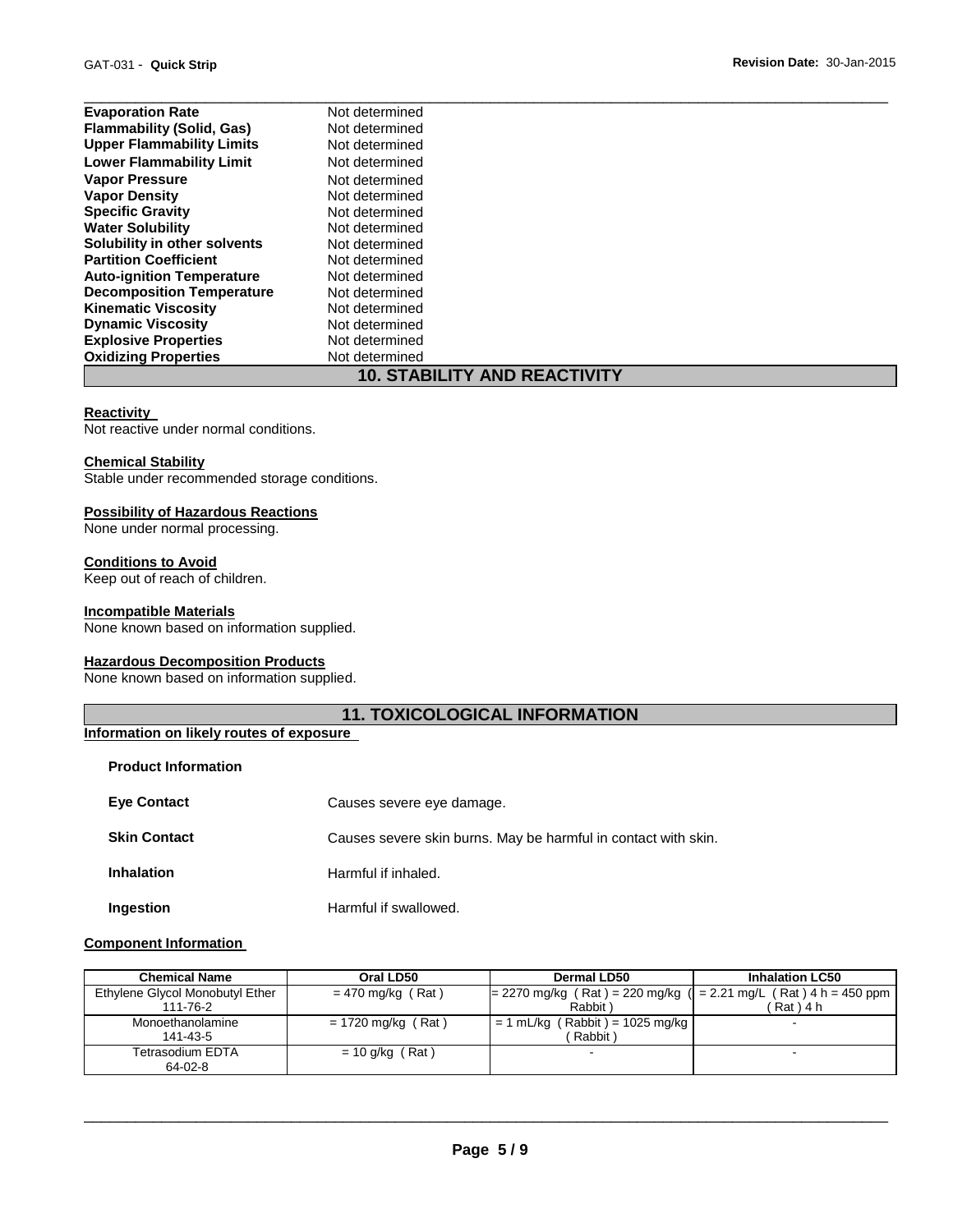#### **Information on physical, chemical and toxicological effects**

**Symptoms** Please see section 4 of this SDS for symptoms.

\_\_\_\_\_\_\_\_\_\_\_\_\_\_\_\_\_\_\_\_\_\_\_\_\_\_\_\_\_\_\_\_\_\_\_\_\_\_\_\_\_\_\_\_\_\_\_\_\_\_\_\_\_\_\_\_\_\_\_\_\_\_\_\_\_\_\_\_\_\_\_\_\_\_\_\_\_\_\_\_\_\_\_\_\_\_\_\_\_\_\_\_\_

# **Delayed and immediate effects as well as chronic effects from short and long-term exposure**

Carcinogenicity **Group 3 IARC** components are "not classifiable as human carcinogens".

| <b>Chemical Name</b>      | ACGIH | <b>IARC</b> | <b>NTP</b> | <b>OSHA</b> |
|---------------------------|-------|-------------|------------|-------------|
| Ethylene Glycol Monobutyl | A3    | Group 3     |            |             |
| Ether                     |       |             |            |             |
| 111-76-2                  |       |             |            |             |

**Legend** 

*ACGIH (American Conference of Governmental Industrial Hygienists) A3 - Animal Carcinogen* 

*IARC (International Agency for Research on Cancer)*

*Group 3- No Carcigonenic to Humans* 

#### **Numerical measures of toxicity**

Not determined

# **12. ECOLOGICAL INFORMATION**

#### **Ecotoxicity**

The product is not classified as environmentally hazardous. However, this does not exclude the possibility that large or frequent spills can have a harmful or damaging effect on the environment.

#### **Component Information**

| <b>Chemical Name</b>                           | Algae/aquatic plants                            | <b>Fish</b>                                                                                                                                                                                                                                                                                       | <b>Toxicity to</b><br>microorganisms | <b>Crustacea</b>                                                                      |
|------------------------------------------------|-------------------------------------------------|---------------------------------------------------------------------------------------------------------------------------------------------------------------------------------------------------------------------------------------------------------------------------------------------------|--------------------------------------|---------------------------------------------------------------------------------------|
| Ethylene Glycol Monobutyl<br>Ether<br>111-76-2 |                                                 | 1490: 96 h Lepomis<br>macrochirus mg/L LC50<br>static 2950: 96 h Lepomis<br>macrochirus mg/L LC50                                                                                                                                                                                                 |                                      | 1698 - 1940: 24 h Daphnia<br>magna mg/L EC50 1000: 48<br>h Daphnia magna mg/L<br>EC50 |
| Monoethanolamine<br>141-43-5                   | 15: 72 h Desmodesmus<br>subspicatus mg/L EC50   | 227: 96 h Pimephales<br>promelas mg/L LC50 flow-<br>through 3684: 96 h<br>Brachydanio rerio mg/L<br>LC50 static 300 - 1000: 96 h<br>Lepomis macrochirus mg/L<br>LC50 static 114 - 196: 96 h<br>Oncorhynchus mykiss mg/L<br>LC50 static 200: 96 h<br>Oncorhynchus mykiss mg/L<br>LC50 flow-through |                                      | 65: 48 h Daphnia magna<br>mg/L EC50                                                   |
| Tetrasodium EDTA<br>64-02-8                    | 1.01: 72 h Desmodesmus<br>subspicatus mg/L EC50 | 41: 96 h Lepomis<br>macrochirus mg/L LC50<br>static 59.8: 96 h Pimephales<br>promelas mg/L LC50 static                                                                                                                                                                                            |                                      | 610: 24 h Daphnia magna<br>mg/L EC50                                                  |

#### **Persistence/Degradability**

Not determined.

#### **Bioaccumulation**

Not determined.

#### **Mobility**

| <b>Chemical Name</b>                    | <b>Partition Coefficient</b> |
|-----------------------------------------|------------------------------|
| ∣ Ether<br>Ethylene<br>Glycol Monobutyl | 0.81                         |
| 111-76-2                                |                              |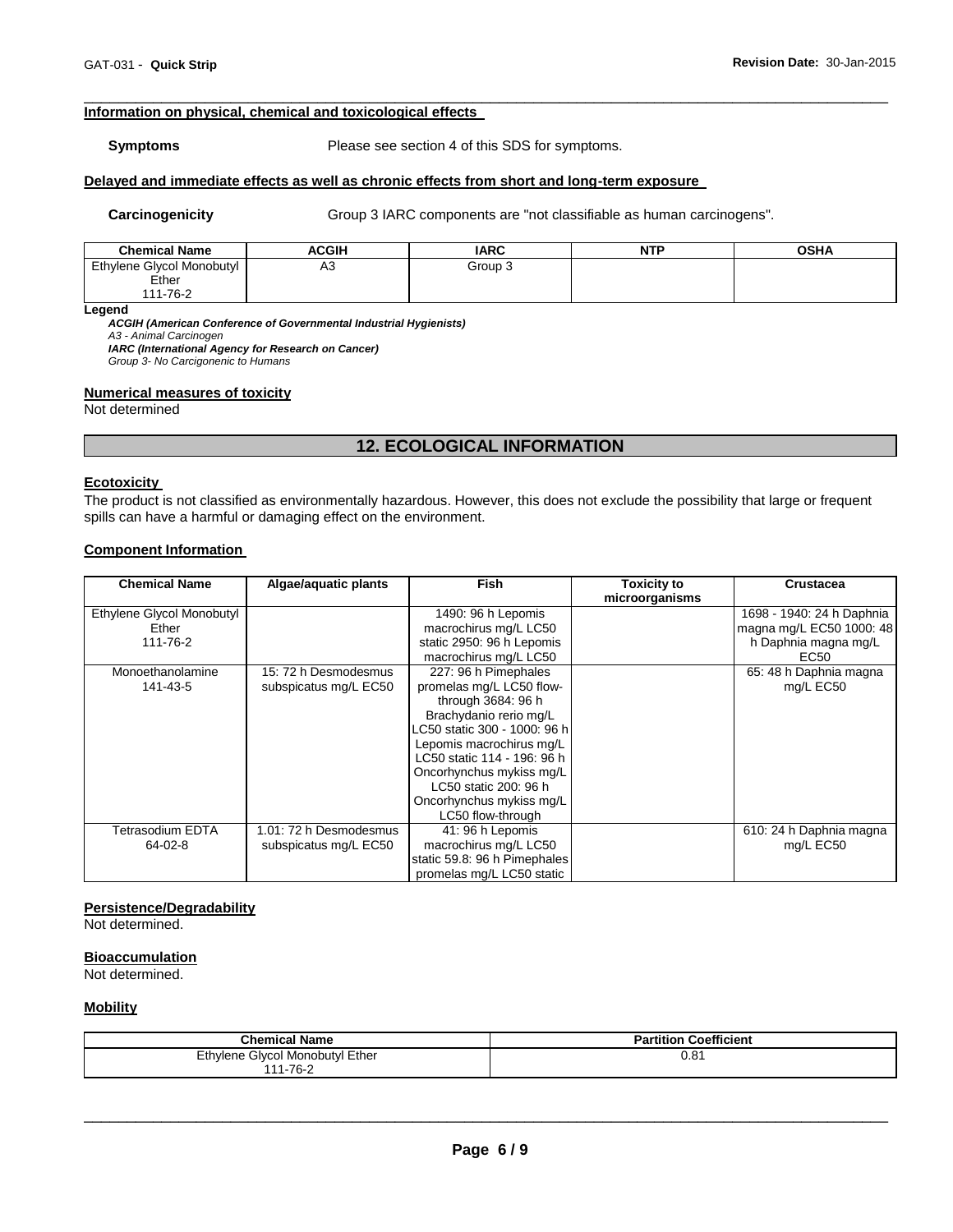| Monoetl<br>IVI.<br>มamıne<br>etr | -<br>ن. ا |
|----------------------------------|-----------|
| 141.43                           |           |

# **Other Adverse Effects**

Not determined

# **13. DISPOSAL CONSIDERATIONS**

#### **Waste Treatment Methods**

| <b>Disposal of Wastes</b>     | Disposal should be in accordance with applicable regional, national and local laws and<br>regulations. |
|-------------------------------|--------------------------------------------------------------------------------------------------------|
| <b>Contaminated Packaging</b> | Disposal should be in accordance with applicable regional, national and local laws and<br>regulations. |

# **14. TRANSPORT INFORMATION**

| <b>Note</b>                                                                                                  | Please see current shipping paper for most up to date shipping information, including<br>exemptions and special circumstances. |
|--------------------------------------------------------------------------------------------------------------|--------------------------------------------------------------------------------------------------------------------------------|
| <b>DOT</b><br><b>UN/ID No</b><br><b>Proper Shipping Name</b><br><b>Hazard Class</b><br><b>Packing Group</b>  | <b>UN2491</b><br>Ethanolamine solutions<br>8<br>Ш                                                                              |
| <b>IATA</b><br><b>UN/ID No</b><br><b>Proper Shipping Name</b><br><b>Hazard Class</b><br><b>Packing Group</b> | <b>UN2491</b><br>Ethanolamine solution<br>8<br>Ш                                                                               |
| <b>IMDG</b><br><b>UN/ID No</b><br><b>Proper Shipping Name</b><br><b>Hazard Class</b><br><b>Packing Group</b> | <b>UN2491</b><br>Ethanolamine solution<br>8<br>Ш                                                                               |

# \_\_\_\_\_\_\_\_\_\_\_\_\_\_\_\_\_\_\_\_\_\_\_\_\_\_\_\_\_\_\_\_\_\_\_\_\_\_\_\_\_\_\_\_\_\_\_\_\_\_\_\_\_\_\_\_\_\_\_\_\_\_\_\_\_\_\_\_\_\_\_\_\_\_\_\_\_\_\_\_\_\_\_\_\_\_\_\_\_\_\_\_\_ **15. REGULATORY INFORMATION**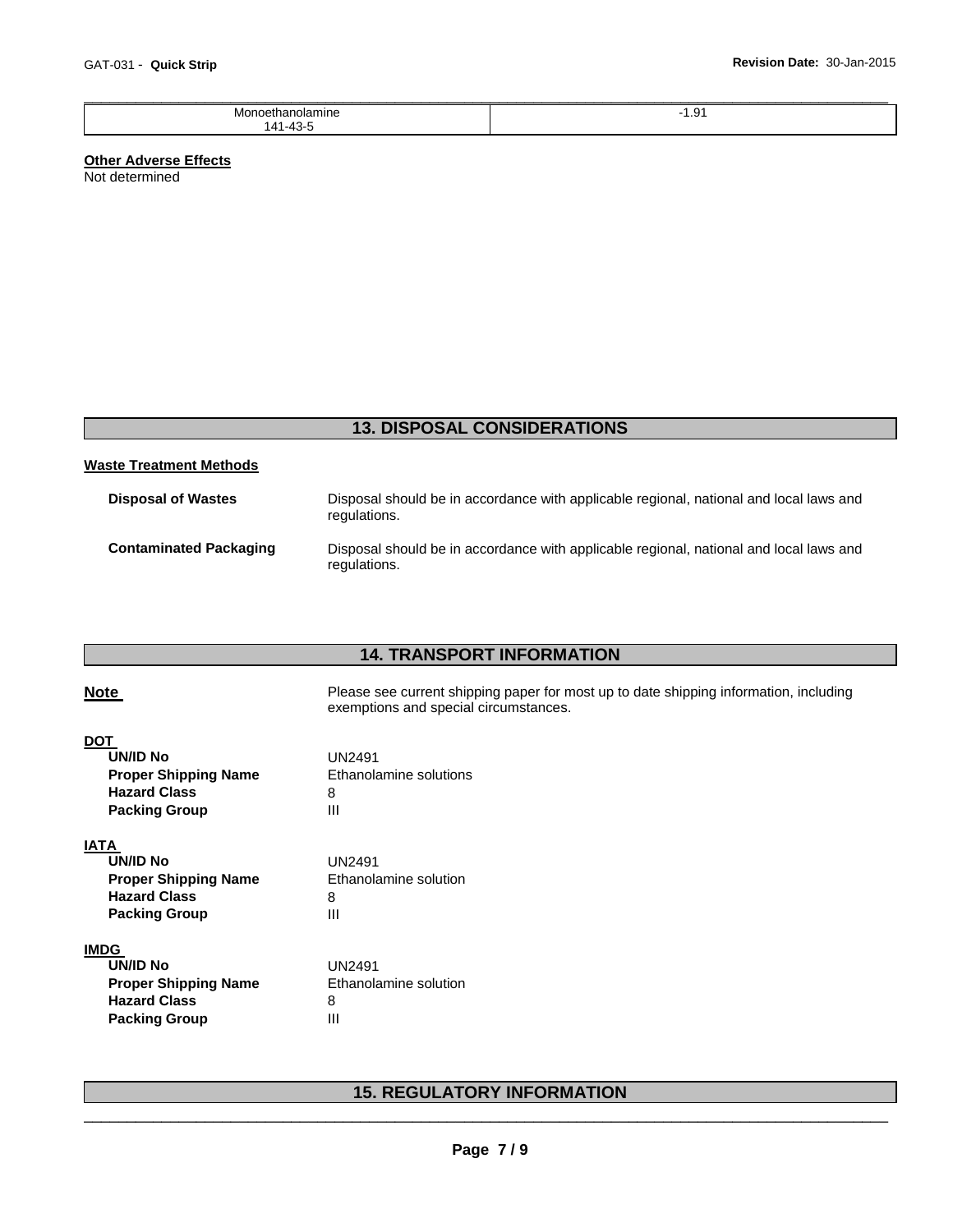#### **International Inventories**

| <b>Chemical Name</b>               | TSCA    | <b>DSL</b> | <b>NDSL</b> | <b>EINECS</b> | <b>ELINCS</b> | <b>ENCS</b> | <b>IECSC</b> | <b>KECL</b> | <b>PICCS</b> | <b>AICS</b> |
|------------------------------------|---------|------------|-------------|---------------|---------------|-------------|--------------|-------------|--------------|-------------|
| Ethylene Glycol Monobutyl<br>Ether | Present |            |             | Present       |               | Present     |              | Present     |              |             |
| Monoethanolamine                   | Present |            |             | Present       |               | Present     |              | Present     |              |             |

\_\_\_\_\_\_\_\_\_\_\_\_\_\_\_\_\_\_\_\_\_\_\_\_\_\_\_\_\_\_\_\_\_\_\_\_\_\_\_\_\_\_\_\_\_\_\_\_\_\_\_\_\_\_\_\_\_\_\_\_\_\_\_\_\_\_\_\_\_\_\_\_\_\_\_\_\_\_\_\_\_\_\_\_\_\_\_\_\_\_\_\_\_

#### **Legend:**

*TSCA - United States Toxic Substances Control Act Section 8(b) Inventory* 

*DSL/NDSL - Canadian Domestic Substances List/Non-Domestic Substances List* 

*EINECS/ELINCS - European Inventory of Existing Chemical Substances/European List of Notified Chemical Substances* 

*ENCS - Japan Existing and New Chemical Substances* 

*IECSC - China Inventory of Existing Chemical Substances* 

*KECL - Korean Existing and Evaluated Chemical Substances* 

*PICCS - Philippines Inventory of Chemicals and Chemical Substances* 

*AICS - Australian Inventory of Chemical Substances* 

#### **US Federal Regulations**

#### **CERCLA**

This material, as supplied, does not contain any substances regulated as hazardous substances under the Comprehensive Environmental Response Compensation and Liability Act (CERCLA) (40 CFR 302) or the Superfund Amendments and Reauthorization Act (SARA) (40 CFR 355).

#### **SARA 313**

Section 313 of Title III of the Superfund Amendments and Reauthorization Act of 1986 (SARA). This product contains a chemical or chemicals which are subject to the reporting requirements of the Act and Title 40 of the Code of Federal Regulations, Part 372

| <b>Chemical Name</b>                                                    | <b>CAS No</b> | Weight-%  | <b>Threshold</b><br>.242<br><br>: A L<br>Values % |
|-------------------------------------------------------------------------|---------------|-----------|---------------------------------------------------|
| Ether<br>Ethvlene<br>$1 - 76 - 2$<br>$\overline{A}$<br>Glycol Monobutyl | 1-76-2        | $20 - 30$ | . . v                                             |

#### **CWA (Clean Water Act)**

This product does not contain any substances regulated as pollutants pursuant to the Clean Water Act (40 CFR 122.21 and 40 CFR 122.42)

#### **US State Regulations**

#### **California Proposition 65**

This product does not contain any Proposition 65 chemicals.

# **U.S. State Right-to-Know Regulations**

| <b>Chemical Name</b>                        | <b>New Jersey</b> | <b>Massachusetts</b> | Pennsylvania |
|---------------------------------------------|-------------------|----------------------|--------------|
| Ethylene Glycol Monobutyl Ether<br>111-76-2 |                   |                      |              |
| Monoethanolamine<br>141-43-5                |                   |                      |              |